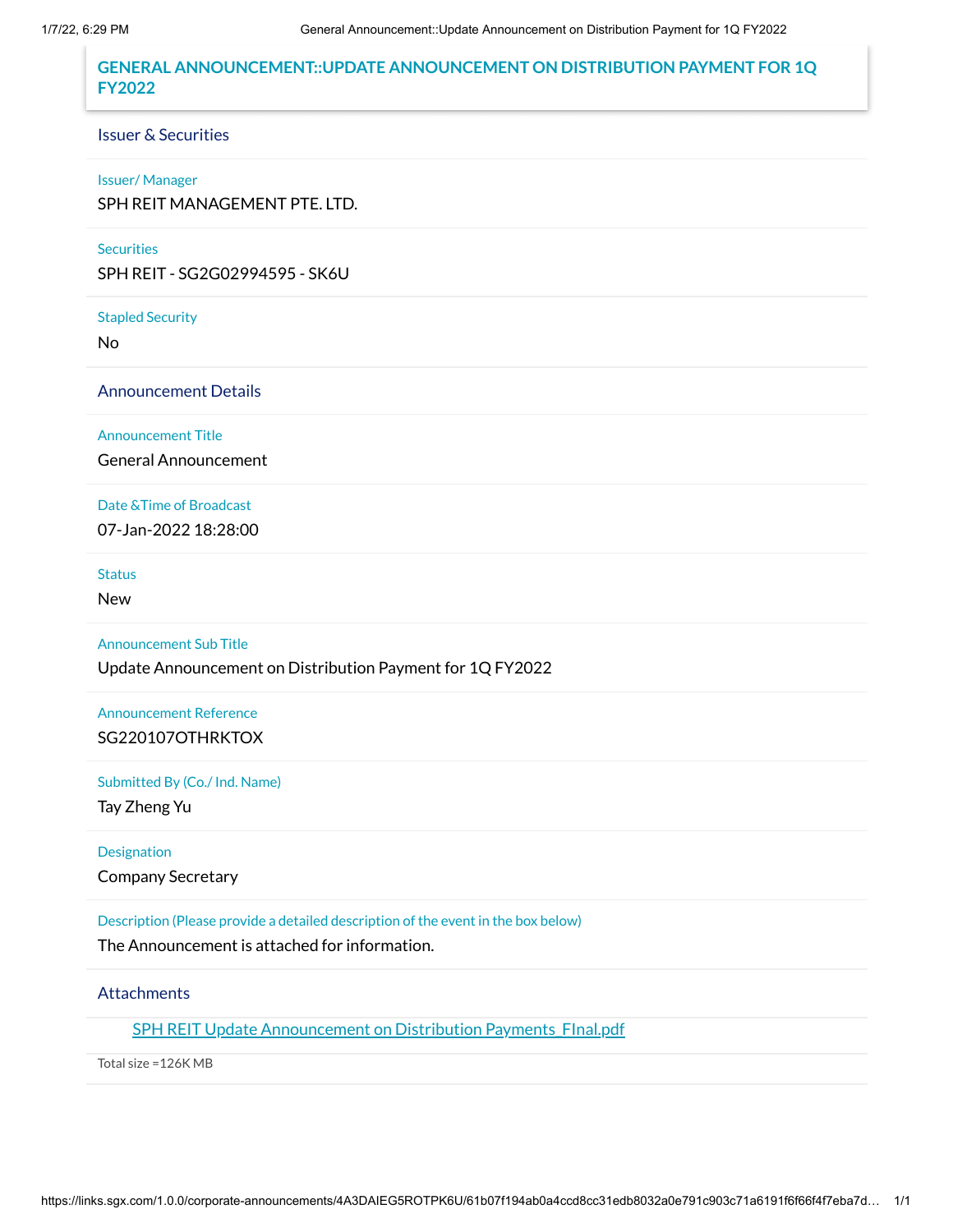

## **SPH REIT MANAGEMENT PTE. LTD.**

(Registration No: 201305497E) (Incorporated in the Republic of Singapore)

# **UPDATE ANNOUNCEMENT ON DISTRIBUTION PAYMENT FOR 1Q FY2022**

## **1. Introduction**

The board of directors (the "**Board**") of SPH REIT Management Pte. Ltd., as manager of SPH REIT (the "**Manager**"), refers to:

- (i) the joint announcement issued by Cuscaden Peak Pte. Ltd. ("**Cuscaden**") and Singapore Press Holdings Limited ("**SPH**") on 15 November 2021 (the "**Cuscaden Joint Announcement**"), in respect of the proposed acquisition by Cuscaden of all the issued and paid-up ordinary shares in the capital of SPH (excluding the treasury shares) from the shareholders of SPH via a scheme of arrangement (the "**Cuscaden Scheme**") pursuant to Section 210 of the Companies Act, Chapter 50 of Singapore; and
- (ii) the announcement issued by the Manager on 15 November 2021 in relation to the possible chain offer for SPH REIT (the "**SPH REIT Chain Offer**", and such announcement, the "**Possible Chain Offer Announcement**").

Further to the Cuscaden Joint Announcement and the Possible Chain Offer Announcement, the Board wishes to provide an update to the unitholders of SPH REIT ("**Unitholders**") in respect of SPH REIT's distribution payments to Unitholders.

## **2. Distribution Payment**

The current practice of SPH REIT is to make quarterly distributions to Unitholders. Each distribution, as always, will be subject to the approval of the Board.

Under the Singapore Code on Take-Overs and Mergers (the "**Take-over Code**"), SPH REIT is considered to be in an offer period as a result of the possible SPH REIT Chain Offer. In this regard, under Rule 25 of the Take-over Code, an estimate of profit for a period which has already expired constitutes a profit forecast, and except with the consent of the Securities Industry Council, any unaudited profit figures published during an offer period must be reported on (i) by the auditor or reporting accountant and (ii) financial adviser in accordance with such rule. In addition, Rule 25 of the Take-over Code also states that a dividend forecast of a REIT would normally be regarded as a profit forecast.

The Manager will be appointing the relevant financial adviser (the "**Relevant Financial Adviser**") to report on the distributions that may be made by SPH REIT to Unitholders during the offer period, in accordance with Rule 25 of the Take-over Code.

Accordingly, SPH REIT will issue the notice of books closure date and distribution payment date announcement in respect of SPH REIT's distribution for the first quarter financial period from 1 September 2021 to 30 November 2021 ("**1Q FY2022**") **after** the appointed Relevant Financial Adviser and auditor of SPH REIT have completed their respective reports on SPH